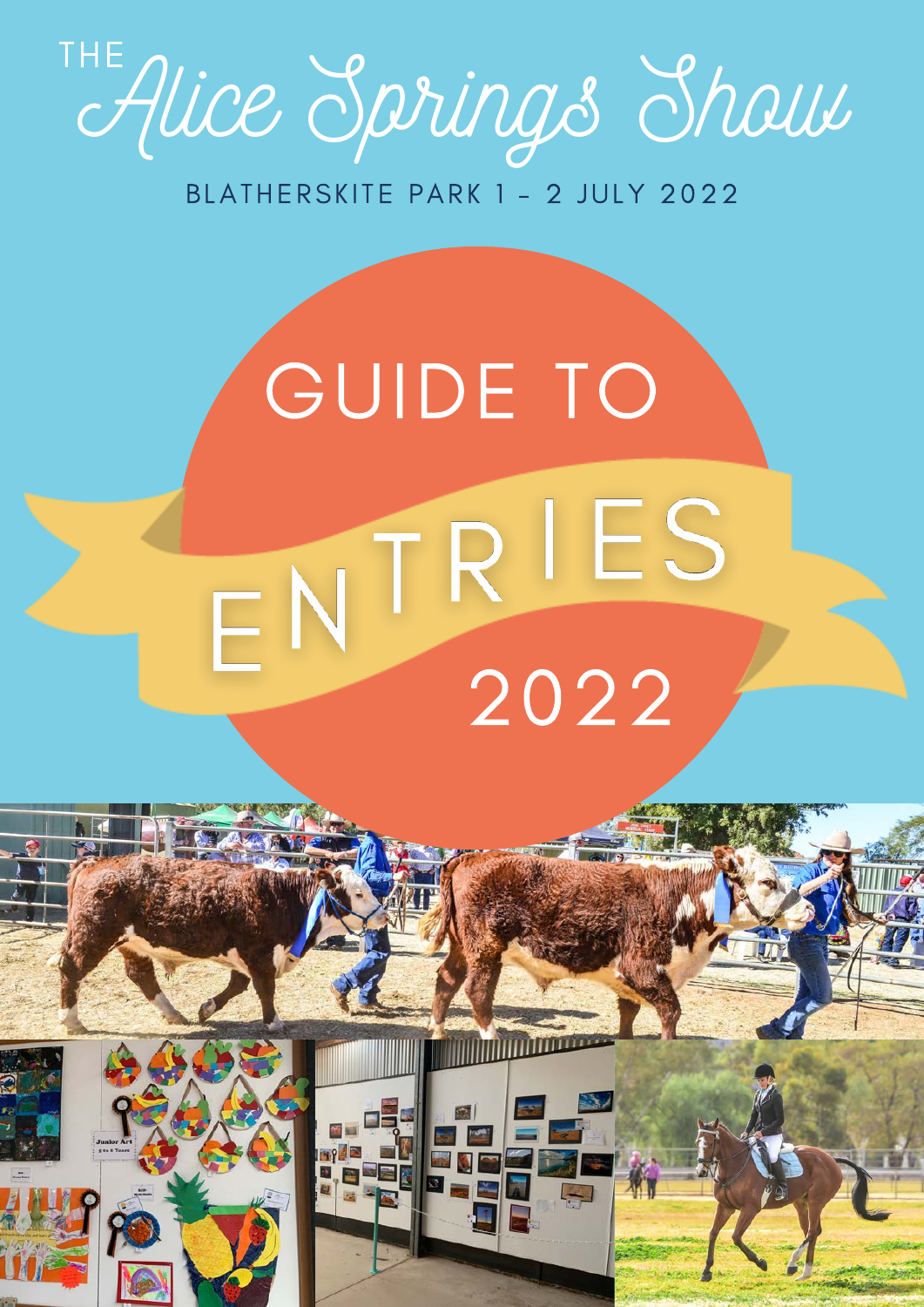## Rumball Hall competitions

SECTION AJ

## **SECTION A**

|        |                 | <b>AGRICULTURE</b>                                  |
|--------|-----------------|-----------------------------------------------------|
|        | <b>FRUIT</b>    |                                                     |
| $\Box$ | A1              | Grapefruits (3x)                                    |
|        | $\Box$ A2       | Lemons (3x)                                         |
|        | $\Box$ A3       | Oranges (3x) Navel                                  |
|        | ∃ A4            | Oranges (3x) Any Other                              |
|        | コ A5            | Mandarins (6x) Imperial                             |
|        | ∩ A6            | Mandarins (6x) Any Other                            |
|        | 1 A7            | Fruit - Any other variety                           |
|        | $\square$ A8    | Fruit Collection - At least 4                       |
|        |                 | varieties                                           |
|        |                 | <b>VEGETABLES</b>                                   |
|        | $\square$ A9    | Cauliflower (1 head)                                |
|        | $\square$ A10   | Cabbage (1 head)                                    |
|        | $\Box$ All      | Broccoli (1 head)                                   |
|        | 2 A12           | Silver Beet (6 sticks)                              |
|        | $\square$ A13   | Lettuce - Hearting Lettuce (1 head)                 |
|        | $\Box$ A14      | Lettuce - Loose Leaf (1 head)                       |
|        | $\square$ A15   | Peas (500g)                                         |
|        | $\Box$ A16      | Radishes (bunch of 6)                               |
|        | $\Box$ A17      | Carrots (bunch of 5)                                |
|        | $\Box$ A18      | Beetroot (bunch of 3)                               |
|        | $\Box$ Al9      | Turnips (bunch of 3)                                |
|        | $\square$ A20   | <b>Spring Onions</b>                                |
|        | ו2A ⊡           | Pumpkin - Queensland Blue                           |
|        | $\Box$ A22      | Pumpkin - Any other variety                         |
|        | $\square$ A23   | Pumpkin - Largest                                   |
|        | $\square$ A24   | Table Tomatoes (6x)                                 |
|        | □ A25           | Vegetables - Any other variety                      |
|        | □ A26           | Vegetables Collection - 4 or more                   |
|        |                 | varieties                                           |
|        | $\square$ A27   | Vegetables - Salad Collection                       |
|        | $\square$ A28   | Herbs Collection - Growing in                       |
|        |                 | container                                           |
|        | ∃ A29           | Bush Tucker - Any variety                           |
|        | $\square$ A30   | Vegetables Asian - Any variety                      |
|        |                 |                                                     |
|        | A <sub>31</sub> | <b>FARM PRODUCE</b><br>White Eggs (6x) in container |
|        | A32             | Brown Eggs (6x) in container                        |
|        | A33             | Duck Eggs (6x) in container                         |
| ∟      | $\square$ A34   | Honey - Light                                       |
|        | $\square$ A35   | Honey - Medium                                      |
|        | $\square$ A36   | Honey - Dark                                        |
|        |                 |                                                     |
|        | $\square$ A37   | 500g Block of wax                                   |

- $\square$  A38 Commercial Entry – Edible garden produce collection
- $\square$  A39 Farm Produce Collection
- $\Box$  A40 Bush tucker collection

|   |         | <b>AGRICULTURE - JUNIOR</b>    |
|---|---------|--------------------------------|
|   |         | <b>JUNIOR SECTON</b>           |
|   | AJ1     | Grapefruits (3x)               |
|   | AJ2     | Lemons (3x)                    |
|   | AJ3     | Oranges (3x) Navel             |
| П | AJ4     | Oranges (3x) Any other variety |
| ▢ | AJ5     | Mandarins (6x) Imperial        |
| ш | AJ6     | Fruit (3x) – Any other variety |
| ⊓ | AJ7     | Fruit Collection - At least 4  |
|   |         | varieties                      |
|   | AJ8     | Radishes (bunch of 6)          |
|   | AJ9     | Silver Beet (3 or more sticks) |
|   | AJ10    | Lettuce (1 head)               |
| П | AJ11    | Zucchini                       |
| п | AJ12    | Vegetable - Any variety        |
| п | AJ13    | Vegetable collection           |
| п | AJ14    | White Eggs (6x) in container   |
| П | $A$ J15 | Brown Eggs (6x) in container   |
| Π | AJ16    | Duck Eggs (6x) in container    |
|   |         |                                |

 $\Box$  AJ17 Bantam Eggs (6x) in container

#### SECTION B

#### ART SENIOR

| П | B1        | Drawing     |
|---|-----------|-------------|
| П | Β2        | Painting    |
| П | B3        | Printmaking |
| П | B4        | Mixed Media |
| П | <b>B5</b> | Sculpture   |

 $\square$  B6 Graphic Design - A3 Poster advertising the Show

#### **SECTION BJ**

#### ART JUNIOR

#### 4 YEARS AND UNDER

- $\Box$  BJ1 Drawing
- $\Box$  BJ2 Painting
- $\Box$ Printmaking BJ3
- $\square$  BJ4 Mixed Media
- $\Box$ BJ5 **Sculpture**
- $\Box$  BJ6 GROUP ENTRY: Incorporating any or a combination of the above classes - Maximum size 2m wide by 1m high.

#### 5 TO 8 YEARS

- BJ7 Drawing
- $\Box$ BJ8 Painting
- $\Box$ BJ9 Printmaking
	- BJ10 Mixed Media
- $\Box$ BJ11 **Sculpture**  $\Box$ 
	- BJ12 GROUP ENTRY: Incorporating any or a combination of the above classes - Maximum size 2m wide by 1m high.



□

 $\Box$ 

For all the latest show information head to our Socials or jump on our website

#### 9 TO 12 YEARS

- $\Box$ BJ13 Drawing BJ14 Painting  $\Box$
- BJ15 Printmaking  $\Box$
- Mixed Media BJ16  $\Box$
- **Sculpture** BJ17  $\Box$

 $\Box$ 

- BJ18 GROUP ENTRY: Incorporating any or a combination of the above classes - Maximum size 2m wide by 1m high.
- $\Box$  BJ19 Digital Art - A4 Any design

#### 13 TO 15 YEARS

- BJ20 Drawing
- BJ21 Painting  $\Box$
- BJ22 Printmaking  $\Box$
- Mixed Media BJ23  $\Box$
- $\Box$ BJ24 **Sculpture**
- $\Box$  BJ25 GROUP ENTRY: Incorporating any or a combination of the above classes - Maximum size 2m wide by 1m high.
- BJ26 Digital Art up to A4 Any design

#### SECTION G

## **COOKING**

|        | □ G1          | Bread - any variety                  |
|--------|---------------|--------------------------------------|
|        | $\square$ G2  | Scone Challenge (x3)                 |
|        | □ G3          | Damper Challenge - any variety,      |
|        |               | state name                           |
|        | □ G4          | Muffins (x3) – Savoury               |
|        | $\square$ G5  | Muffins (x3) - Sweet                 |
|        | $\square$ G6  | Sausage Rolls Challenge (x3)         |
|        | □ G7          | Sausage Rolls Vegetarian (x3)        |
|        | $\square$ G8  | ANZAC Biscuits (x3)                  |
|        | □ G9          | Biscuits - Three distinct varieties, |
|        |               | state name, 3x of each               |
|        | $\square$ G10 | Cupcakes (x3) - iced, decorated      |
|        | $\Box$ G11    | Chocolate Cake - Traditional, iced   |
|        |               | top only                             |
|        | $\square$ G12 | Orange Cake Challenge - iced top     |
|        |               | only                                 |
|        | $\square$ G13 | Cake - any variety, state name       |
|        | $\square$ G14 | Sponge Challenge - No bigger than    |
|        |               | 20cm, jam filled, no cream           |
|        | $\square$ G15 | Slice - any variety $(x5)$           |
|        | $\Box$ G16    | Fruit Cake Challenge - Christmas     |
|        |               | pudding (decorated Christmas         |
|        |               | theme)                               |
|        | $\Box$ G17    | Gluten Free Slice or Biscuits (x3) - |
|        |               | only of 1 type                       |
| $\Box$ | G18           | "The Show Challenge" - See recipe    |
|        |               | on next page                         |
|        | П G19         | Marmalade - Any variety, name fruits |
|        | $\Box$ G20    | Jam Challenge - Any variety, name    |
|        |               | fruit/fruits                         |
|        | ] G21         | Relish / Chutney                     |
|        | □ G22         | Dessert Sauces - ie Chocolate /      |
|        |               | Caramel                              |
|        | G23           | Sauces - Savoury inc Sweet Chilli    |
|        | $\Box$ G24    | Beverage Alcoholic or Non-Alcoholic  |

www.alice-springs.com.au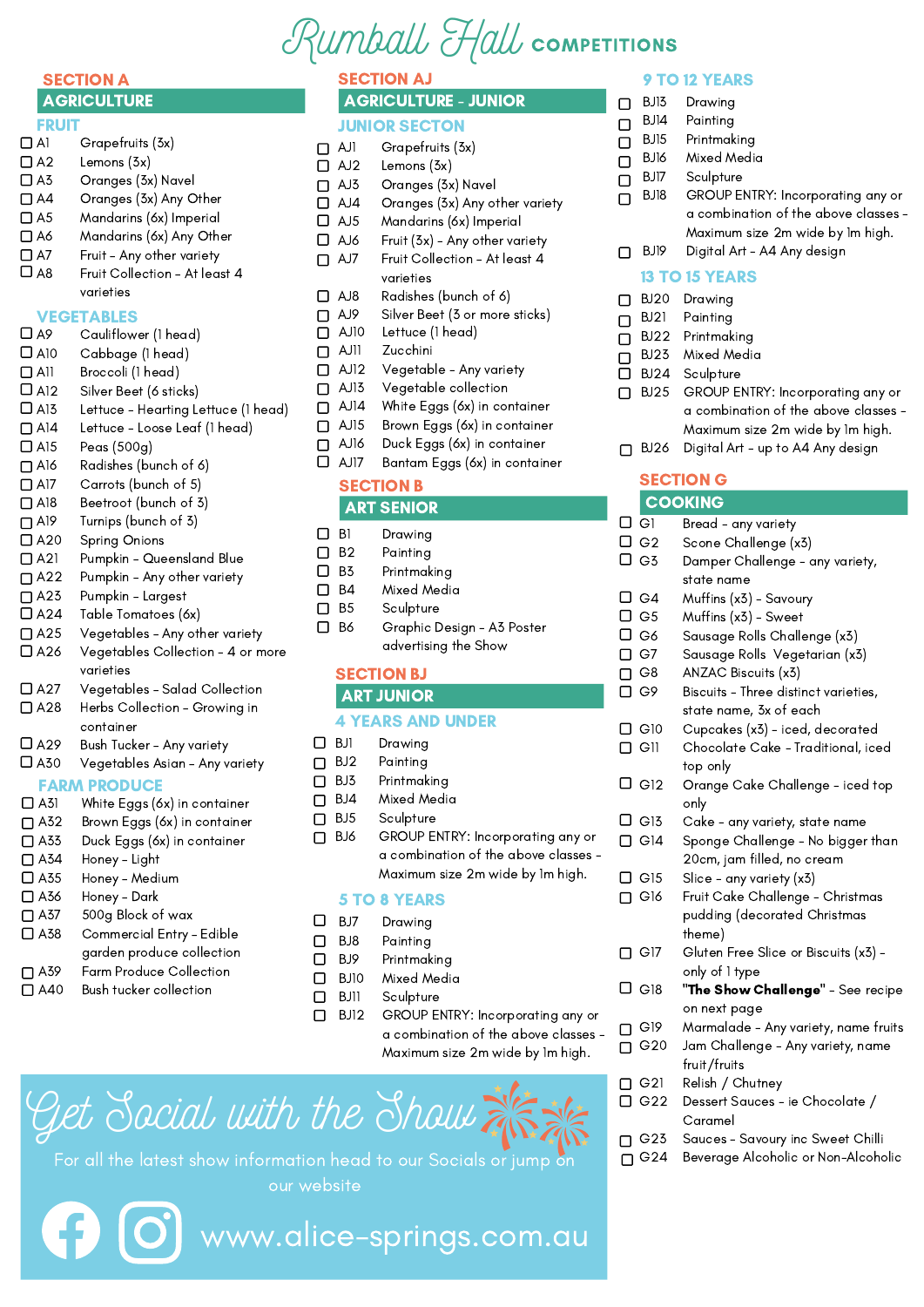#### SECTION GJ

#### COOKING JUNIOR

#### SECONDARY SCHOOL STUDENTS YEAR 7 TO 12

- $\Box$  GJ1 Scone Challenge (x3)
- $\Box$  GJ2 Biscuit Collection - 3 distinct varieties, x2 of each
- $\Box$  GJ3 Muffins - either sweet or savoury, state name (x3)
- $\Box$  GJ4 Chocolate Cake Iced
- $\Box$  GJ5 Slices - Three distinct varieties
- $\Box$  GJ6 Cupcakes - Vanilla, Fairy (Jam & Cream) (x3)
- $\Box$  GJ7 Pikelets (x3)
- **D**GJ8 ANZAC Biscuits (x3)

#### PRIMARY SCHOOL YEAR 3 - 6

- □ GJ9 Cupcakes - Judged on decoration only (x3)
- $\Box$  GJ10 Muffins - either sweet or savoury, state name (x3)
- $\Box$  GJ11 Chocolate Crackles (x3)
- $\Box$  GJ12 Chocolate Cake iced
- $\Box$  GJ13 Slices - Three distinct varieties
- GJ14 Pikelets (x3)

#### TRANSITION - YEAR 2

- GJ15 Muffins (x3) Either sweet or savoury, state name
- $\Box$  GJ16 Cupcakes (x3) - Judged on
- $\Box$  GJ17 decorations only
- Gingerbread Men (x3) Judged on decorations only
- $\Box$  GJ18 Edible Necklace - Not necessarily to be worn
- $\Box$  GJ19 Pikelets (x3)
- GJ20 Chocolate Crackles (x3)



#### PRESCHOOL AND UNDER

- GJ21 Teddy Bear (x3) Judged on decoration only
- GJ22 Cupcakes (x3) Judged on decoration only
- GJ23 Edible Necklace Not necessarily to be worn
- GJ24 Pikelets (x3)
- GJ25 Chocolate Crackles (x3)
- GJ26 Gingerbread Men (x3) Judged on decorations only

#### SECTION H

#### CRAFT

#### SEWING MACHINE

- $\Box$ H1 Sewn Garment (Male/Female) – Any fabric
- $\Box$  H<sub>2</sub> Sewn Garment (Baby) – Any fabric
- $\Box$  H3 Sewn small item – for a gift

#### **CROCHET**

- $\Box$  H4 Crochet Baby Set
- $\Box$  H5 Crochet Shawl / Stole
- $\Box$  H6 Crochet Garment
- $\Box$  H7 Crochet - Small item
- $\Box$  H8 Crochet - Large item
- $\Box$  H9 Crochet Rug
- $\Box$  H10 Crochet Tea Cosy
- $\Box$ H11 Crochet Beanie, Sock or Scarf

#### HAND KNITTING

- $\Box$  H12 Knitted Baby Set
- $\Pi$  H<sub>13</sub> Knitted Shawl / Stole
- $\Box$  H14 Knitted Garment (any age group)
- $\Box$  H15 Knitted Tea Cosy
- $\Box$  H16 Hand Knit Special Techniques - Fair Isle, Intarsia, Double Knitting
- $\Box$  H17  $\Pi$  H<sub>18</sub> Knitted Item - Rug or Bedspread Knitted Beanie, Socks, or Scarf
- $\Box$  H19 Knitting - Small item
	-
- $\Box$  H<sub>20</sub> Knitting - Large item



### Honey & Oat Slice

#### INGREDIENTS

1 cup rolled oats 1 cup sultanas 1/2 cup desiccated coconut 1/2 cup self-raising flour 1/2 cup raw sugar 125g margarine, melted 2 tablespoons honey

#### DIRECTIONS

1. Preheat oven to moderate, 180 degrees. Lightly grease an 18 x 28cm slice pan. Line base and sides with baking paper.

2. Combine the dry ingredients in a large bowl. Add margarine and honey, mixing until combined.

3. Press mixture firmly into the prepared pan, using a fork or the base of a glass.

4. Bake for 10 - 15 minutes, until golden. Let cool for 10 minutes in the pan before cutting into squares. Cool completely. Store in an airtight container.

#### DOLL OR SOFT TOY

- $\Box$  H<sub>21</sub> Handmade Doll or Soft Toy including clothing
- $\Box$  H<sub>22</sub> Handmade Clothes for Doll or Soft Toy
- $\Box$  H23 Soft Toy - Felt
- $\Box$  H<sub>24</sub> Soft Toy - Hand/machine sewn
- $\Box$  H<sub>25</sub> Soft Toy - Crochet
- $\Box$  H<sub>26</sub> Soft Toy - Knitted

#### HANDMADE TEDDY BEAR

- $\Box$  H<sub>27</sub> Teddy Bear - Undressed
- $\Box$  H28 Teddy Bear - Dressed

#### **EMBROIDERY**

- $\Box$ H<sub>29</sub> Cross Stitch or Counted Stitch - Any article
- $\Box$  H<sub>30</sub> Ribbon Embroidery or Long Stitch
- $\Box$  H31 Smocking
- $\Box$  H32 Machine Embroidery
- $\Box$  H33 Any Other Embroidery

#### **TAPESTRY**

- $\Box$  H34 Tapestry - Unframed or Framed
- $\Box$  H<sub>35</sub> Petit Point - Unframed or Framed

#### PATCHWORK, QUILTING AND **APPLIQUE**

- $\Box$  H<sub>36</sub> Quilt (machine work)
- $\Box$  H37 Quilt (hand work)
- $\Box$  H38 Cot or Wall Hanging (machine work)
- $\Box$  H39 Cot or Wall Hanging (hand work)
- $\Box$ H40 Patchwork item - any article

#### LACEWORK

- $\Box$ H41 Bobbin Lace Making
- $\Box$  H42 Any Other Lace

#### HAND SPINNING AND WEAVING

 $\Box$ H43 Handspun Wool - Hair or Fibre (one skein)

Silk Painting - Any article

Hand Built - Any article Wheel Thrown - Any article

Wood Piece - Ornamental Lathe Piece - Any article Functional Piece Scroll Work - Any article

Beaded Jewellery - Any article

Beaded - Any article

Silk Fusion - Any article Needle Felting - Any article Wet Felted Item - Any article

Dyes - Natural, coloured wool or

Folk Art - Traditional or Modern

Dyes - Commercial, coloured wool or

 $\Box$  H44 Weaving - Any article

#### FABRIC DYING

fibre

fibre

Decoupage

FOLK ART

**POTTERY** 

WOODWORK

BEADING WORK

 $\Box$  H45

 $\Box$  H46

 $\Box$  H47

 $\Box$  H48  $\Pi$ <sup>H49</sup>

 $\Box$  H50  $\Pi$ H51

 $\Box$ H52  $\Box$  H53  $\Box$ H54  $\Box$  H55

 $\Box$  H56  $\Box$  H57

 $\Box$  H58  $\Box$  H59  $\Box$  H60

FELTING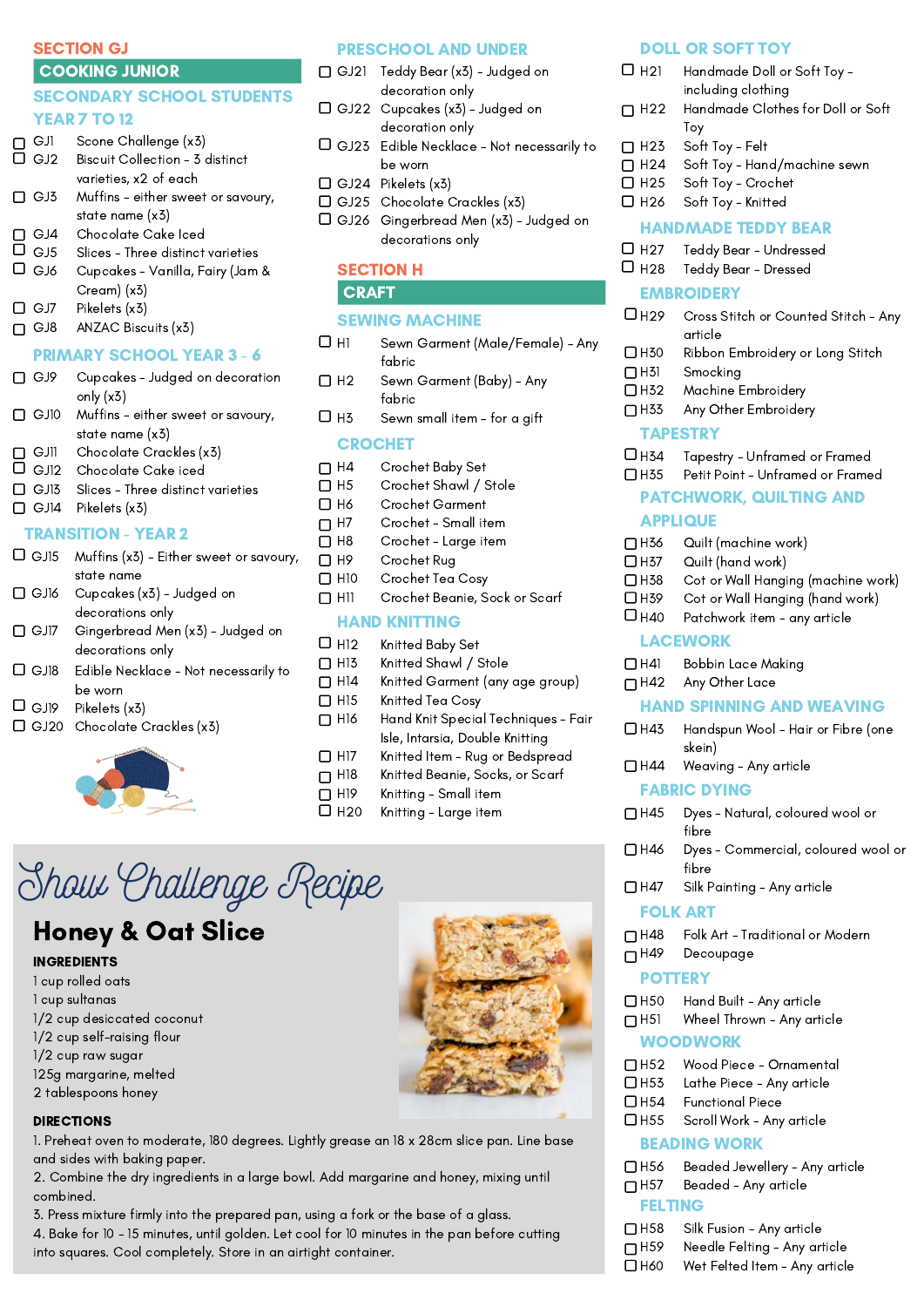#### PAPER CRAFT

- Paper (A4) Handmade Greeting card - Handmade Papertole or Quilling - Any article Scrapbooking - Double page  $\Box$  H61  $\Box$  H62  $\Box$  H63  $\Box$  H64
- Scrapbooking Single page Scrapbooking - Small handmade album  $\Box$  H65  $\Box$  H66

## REPURPOSED, RECYCLED OR

REUSED WORK<br>
O H67 Repurposed Repurposed Item - Any Technique/s

#### CRAFT TECHNIQUES

 $\Box$  H74  $\Box$  H75  $\Box$  H76 Metal Craft - Any article Combined Craft - Any article Resin Work - Any article  $\Box$  H68  $\Pi$  H69  $\Box$  H70  $\Pi$  H71  $\Box$  H72  $\Box$  H73 Glass Painting - Any article Kiln Fired Glass Jewellery - Not using beads Basket Making - Any article Rug Making - Any article Fibre Art - Any technique GROUP PROJECT H77 Any article or project of mixed media

#### SECTION HJ

#### CRAFT - JUNIOR

#### 5 YEARS AND UNDER

- $\Box$ HJ1 Crochet / Knitting
- $\Box$ HJ2 Felting
- $\Box$ HJ3 Fibre Art - Any article
- $\Pi$ HJ4 Fabric Painting - Any article
- $\Box$ HJ5 Christmas - Any article
- $\Box$  HJ6 Paper Making (A4)
- $\Box$ HJ7 Any Other Technique

#### 6 TO 7 YEARS

 $\Box$ HJ8  $\Box$ HJ9  $\Box$ HJ10  $\Box$ HJ11  $\Box$ HJ12  $\Box$  HJ13  $\Box$  HJ14 Crochet/ Knitting Felting Fibre Art - Any article Fabric Painting - Any article Christmas - Any article Paper Making (A4 size) Any Other Technique

#### 8 TO 10 YEARS

 $\Pi$ HJ15  $\Box$ HJ16  $\Box$ HJ17  $\Pi$ HJ18  $\Box$ HJ19  $\Box$  HJ20  $\Box$ HJ21 HJ22 Any Other Technique Sewing Crochet / Knitting Fibre Art - Any article Felting Christmas - Any article Woodwork Greeting Cards (up to 3)

#### 11 TO 13 YEARS

HJ23 Sewing HJ24 Crochet / Knitting  $\Box$  HJ25  $\Box$  HJ26  $\Box$ HJ27  $\Box$  HJ28  $\Box$  HJ29  $\Box$  HJ30  $\Box$  HJ31 Paper Making (A4 Size) Fabric Painting Pottery or Glass Woodwork or Metal Work Scrapbooking - Single Page Any Christmas Item Any Other Technique 14 TO 16 YEARS

HJ32 Sewing HJ33 Crochet / Knitting

- HJ34 Fabric Painting
- HJ35 Pottery or Glass
- $\Box$  HJ36 Woodwork or Metal Work
- $\Box$  HJ37 Paper Making (A4 Size)
- $\Box$  HJ38 Scrapbooking - Double Page
- $\Box$  HJ39 HJ40 Any Other Technique Any Christmas Item

#### GROUP PROJECT

- SECTION J **HOBBIES**  $\Box$  Ji  $\Box$  J2  $\Box$  J3  $\Box$  J4 Lego Model - No Kit Lego Scene - No Kit Lego Model - Kit Lego Scene - Kit  $\Box$  HJ41 HJ42 6 -7 Years  $\Box$  HJ43 HJ44 11 - 13 Years HJ45 14 - 16 Years 5 Years and Under 8 - 10 Years
- $\Box$  J5 Any Collections
- $\Box$  J6 Candle - handmade
- $\Box$  J7 Wood/Metal Work - functional
- $B_{\text{U}}$ Diorama - any 3D scene
- $Q \cup Q$ Wall Hanging
- OIL<sup>O</sup> Recycled Creation

#### SECTION JJ HOBBIES JUNIOR

#### 4 YEARS AND UNDER

- $\Box$ JJ1 Pet Rock
- $\Box$  JJ2 Play Dough Animal - on small base
- $\square$  JJ3 Recycled Creation
- $\Box$  JJ4 Egg Carton Creature
- $\Box$  JJ5 Diorama - any 3D scene
- DJJ6 Any Other
- $\Pi$  JJ7 Lego Model / Scene - No Kit

#### 5 TO 7 YEARS

- $\Box$  JJ8 Pet Rock
- $\Box$  JJ9 Play Dough Animal - on small base
- OILL<sup>D</sup> Recycled Creation
- $\Box$ JII Egg Carton Creature
- $\square$ JJ12 Diorama - any 3D scene
- $\Box$  JJ13 Any Other
- $\Box$  JJ14 Lego Model - No Kit
- $\Box$  JJ15 Lego Scene - No Kit

#### 8 TO 10 YEARS

- $\Box$ JJ16  $\Box$  JJ17  $\square$  JJ18  $\Box$  JJ19  $\square$  JJ20 Lego Model - No Kit Lego Scene - No Kit Lego Model - Kit Lego Scene - Kit Pet Rock
- $\Box$  JJ21 Decorated Bottle
- $\Box$ JJ22 Recycled Creation
- $\Box$  JJ23 Diorama - any 3D scene
- $\Box$  JJ24 Any Collection

#### 11 TO 13 YEARS

- $\Box$ <br/> $\Box$ <br/> $\Box$ Lego Model - No Kit
- $\Box$  JJ26 Lego Scene - No Kit
- $\Box$  JJ27 Lego Model - Kit
- $\Box$  JJ28 Lego Scene - Kit
- $\Box$  JJ29  $\square$  JJ30 Any Collections Pet Rock
- $\Box$  JJ31 Decorated Bottle
- $\Box$  JJ32 Mobile
- $\Box$  JJ33 Soap Carving
- $\Box$  JJ34 Origami - 3 different pieces
- $\Box$  JJ35 Diorama - any 3 different pieces
- $\Box$  JJ36 Recycled Creation

#### 14 TO 16 YEARS

- $\Box$  JJ37 Lego Model - No Kit
- $\Box$  JJ38 Lego Scene - Not Kit
- $\Box$  JJ39 Lego Model - Kit
- $\Box$  40 Lego Scene - Kit
- $\Box$  JJ41 Any Collection
- $\square$  برر $\square$ Mobile
- $\Box$  JJ43 Soap Carving
- $\Box$  JJ44 Origami - 3 different pieces
- $\Box$  JJ45 Diorama - any 3D scene
- $\Box$  JJ46 Recycled Creation

#### GROUP PROJECT

- $\Box$  JJ47 Group/School 4 Years old and Under
- $\Box$  JJ48 Group/School 5 to 7 Years
- $\Box$  JJ49 Group/School 8 to 10 Years
- $\square$  JJ50 Group/School 11 to 13 Years
- $\Box$  JJ51 Group/School 14 to 16 Years

#### **SECTION L HORTICULTURE**

#### CUT FLOWERS

| וו ח        | 1 Bloom – Any variety                |
|-------------|--------------------------------------|
| □ l2        | 3 Blooms - One variety               |
| $\sqcup$ l3 | 1 Rose Bloom                         |
| LJ 14       | 3 Rose Blooms - Any colour           |
| $\Box$ L5   | 3 Stems - One variety                |
| N L6        | Best Collection - 10 or more         |
|             | varieties (1 of each)                |
| $\Box$ L7   | Australian Native – In bloom (1 cut) |
| LJ 1.8      | Australian Native - In bloom (3      |
|             | distinct varieties – 1 cut each)     |
| ⊔ 19        | Eucalypt – In bloom (1 variety – 2   |
|             | cuts)                                |
| $\Box$ L10  | Sturt Desert Pea (1 cut)             |
| l 1         | Eremophila – In bloom (2 cuts)       |

## Thank You

#### Australian Plant Society

For Sponsoring prize money for L7 & L8 Australian Native

#### ARRANGEMENTS

| 1 L12      | Arrangement of Fresh Flowers – In a   |
|------------|---------------------------------------|
|            | vase                                  |
| $\Box$ L13 | Arrangement (Special Occasion –       |
|            | please specify) - Under 30cm in       |
|            | height                                |
| 7 li4      | Arrangement of Roses                  |
| ∃ L15      | Tall and slender                      |
| J L16      | Floating Bowl - Floral design, not to |
|            | exceed 30cm overall                   |
| □ l17      | Miniature Dried Arrangement - Less    |
|            | than 8cm in height                    |
| □ L18      | Bunch of Violets - including leaves   |
| פו ⊔       | Fruit and/or Vegetable Animal/        |
|            | Bird - Horticultural decorations may  |
|            | be used                               |
|            | A clutch of weeds non political       |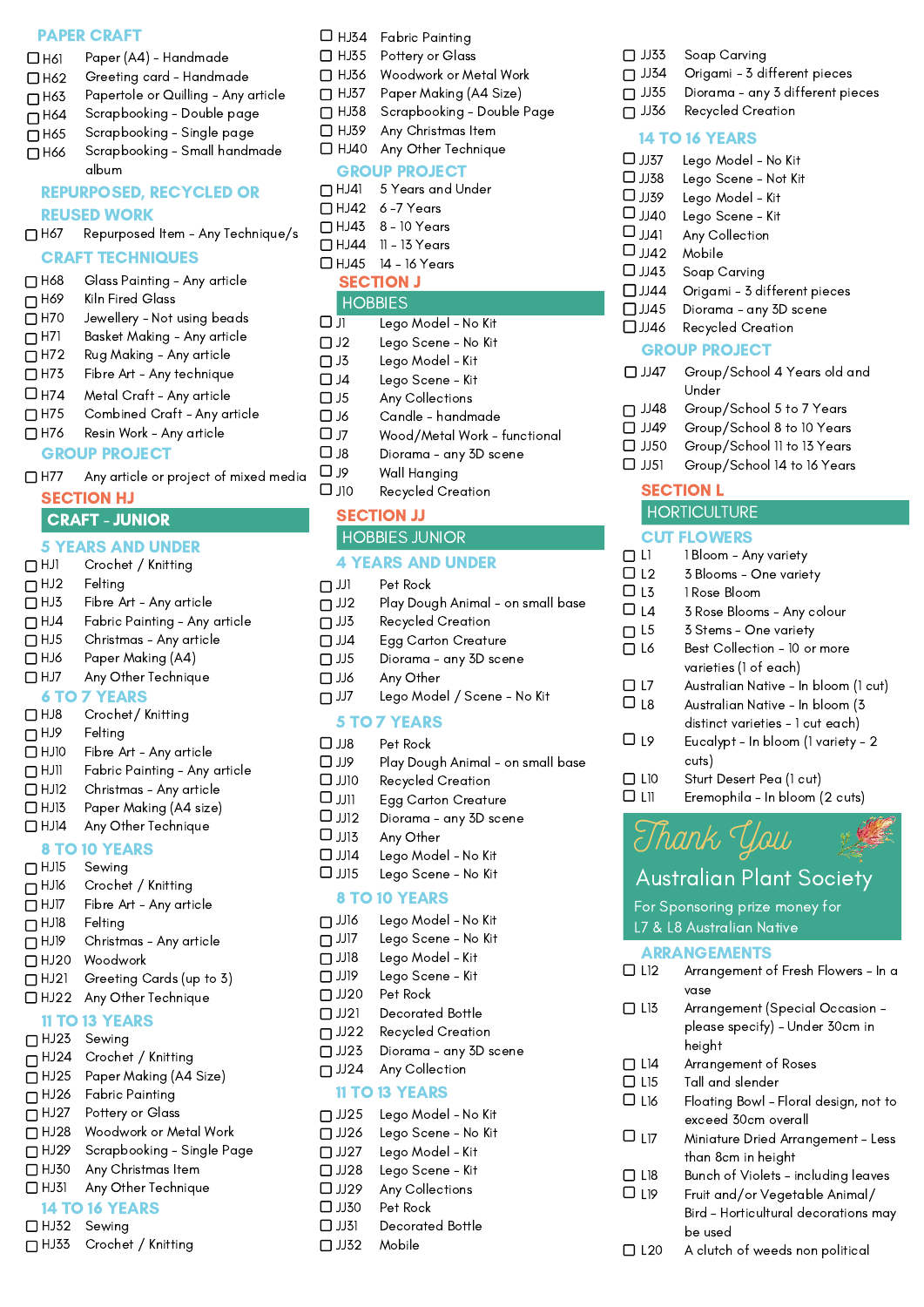- $\Box$ L<sub>21</sub> Decoration on a platter – a raised platter of good design, material glued in place, not to exceed 30cm overall
- $\Box$ L22 Novelty Arrangement – Fruits, nuts, vegetables, flowers allowed
- $\Box$ L23 Fairy Garden – Not to exceed 45cm overall
- $\Box$ L24 Miniature Garden – To be arranged on a sand tray, not to exceed 15cm overall
- $\square$  L<sub>25</sub> Arrangements for Special occasion using only 5 flowers and any foliage
- $\Box$  L<sub>26</sub> Tall and Slender - Min height 45cm
- $\Box$  L<sub>27</sub> Corsage or Buttonhole - Any style to be suitably displayed

#### PROFESSIONALS

- $\Box$  L<sub>28</sub> Arrangements for Special occasion using only 5 flowers and any foliage
- $\Box$  L29  $\Box$  L30 Tall and Slender - Min height 45cm Corsage or Buttonhole - Any style to
- be suitably displayed

#### PLANTS GROWN IN CONTAINERS

- $\Box$  L31 Indoor Plant (non-flowering) container diameter over 21cm
- $\Box$  L32 Fern - Maiden hair
- $\Box$  L33 Fern - In Hanging Basket (not asparagus)
- $\Box$  L34 Hanging Basket - not fern
- $\Box$  L35 Succulents - 3 or more varieties
- $\square$  L36 Succulent - 1 variety
- $\Box$  L37 Cacti - 3 or more varieties
- $\Box$  L38 Cactus - 1 variety
- $\Box$  L39 Orchid in bloom
- $\Box$  L40 Patio Pot - May contain multiple plants
- $\Box$  L41 Patio Pot of flowering annuals
- $\Box$  L42 Bonsai - Established 12 months
- $\Box$  L43 Bonsai - Established over 5 years
- $\Box$  L44 Terrarium

#### SECTION LJ

#### HORTICULTURE JUNIOR

- 5 YEARS AND UNDER
- $\Box$ Floral Saucer (in wet sand or oasis) - Saucer must be completely covered
- $\Box$ <sub>LJ2</sub> Fairy Garden - Not to exceed 45cm overall
- $\Box$  LJ3 Rock Garden for Dinosaurs - In a flat container
- $\Box$  LJ4 Fruit and/or Vegetable Animal/Bird - Horticulture decorations may be used
- Best Decorated Gum Boots -1 pair  $\Box$  LJ5
- Seedlings in Egg Shells May be decorated, must be whole as possible and to be displayed up right (min 4 max 6)  $\Box$

#### 6 TO 8 YEARS

- $\Box$  LJ7 Egg Cup - of fresh flowers
- $\square$   $\square$ Floral Saucer (in wet sand or oasis) - Saucer must not be completely covered
- LJ9 Fairy Garden - Not to exceed 45cm overall
- $\Box$   $\Box$ 10 Space Scene Rock Garden - in a flat container
- $\Box$   $\Box$ 11 Necklace of Seeds, Seed Caps/Pods
- $\Box$   $L$ 12 Fruit and/or Vegetable Animal/Bird Horticulture decorations may be used
- $\Box$   $\Box$ 13 Decorated Gum Boots - 1 pair
- $\Box$   $L$ 14 Big Hairy Caterpillar - Using a sock or stocking filled with potting mixture and grass seeds decorations may be used

#### 9 TO 12 YEARS

- $\Box$  LJ15 Egg Cup - of fresh flowers
- $\square$   $\square$ 16 Flora Saucer (in wet sand or oasis) Saucer must be completely covered with shape the saucer retained (max size 20cm)
- $\Box$  LJ17 Fairy Garden - Not to exceed 45cm overall
- $\Box$ <sub>1.118</sub>  $\Box$ 1119 Rock Garden - In a flat container
	- Fruit and/or Vegetable Animal/Bird Horticulture decorations may be used
- $\Box$  LJ20 Decorated Gum Boots -1 Pair
- 13 TO 15 YEARS  $\Box$  LJ21 Scarecrow - Max height 2m
- LJ22 Floral Saucer (in wet sand or oasis) - Saucer must be completely covered with shape of the saucer retained (max size 20cm)
- $\Box$  LJ23 Decorated plate - a raised pattern of good design; material/s glued in place
- $\Box$  LJ24 Fruit and/ or vegetable Animal
- $\Box$  LJ25 Floating Bowl - Floral design not to exceed 30cm overall
- $\Box$  LJ26 Scarecrow - Max height 2m
- $\Box$  LJ27 Fairy Garden - not to exceed 45cm overall
- $\Box$  LJ28 Terrarium in a Mason jar

#### OPEN (16 YEARS AND UNDER)

- $\square$   $\square$ 29 Arrangement of Fresh Materials
- $\Box$  LJ30 Scarecrow - Max height 2m
- $\Box$   $\Box$ 31 Necklace of seeds, seed caps/pods - Must be wearable and prepared for display
- $\Box$   $\Box$ 32 Butterfly on a plate - Using horticultural materials (max size place 50cm)

#### SECTION M

#### **PET AND ANIMAL NURSERY**

| ר ו    | M1              | Bird - Large     |
|--------|-----------------|------------------|
| П.     | M2              | Bird - Small     |
| □      | M3              | Cat              |
| □      | M4              | Dog              |
| □      | M5              | Farm Pets        |
| $\Box$ | M6              | Fish             |
| П.     | M7              | Guinea Pig       |
| П.     | M8              | Mice             |
| $\Box$ | M9              | Native Pet       |
| $\Box$ | M10             | Poultry          |
| $\Box$ | M11             | Rabbit           |
|        | $\square$ M12   | Reptile          |
| $\Box$ | M <sub>13</sub> | Pet - Any other  |
|        |                 | <b>SECTION N</b> |
|        |                 | PHOTOGRAPHY      |
|        |                 | <b>BEGINNERS</b> |
| ۱۸ ل   |                 | Black & White    |
|        | LJ N2           | Places & Scapes  |

#### $\Box$  N4 **OPEN**

 $\Box$  N3

- $\Box$  N<sub>5</sub> Black & White
- $\Box$  N6 Central Australian Events
- $\Box$  N7 Places & Scapes - Alice Springs
- $\Box$  N8 Places & Scapes - Central Aust
- $\Box$  N9  $\Box$  N10 Places & Scapes - Open
	- People
- $\Box$  N11 Australian Wildlife

People Open

- $\Box$  N12 Wildlife - Open
- $\Box$  N13  $\Box$  N14 Flora & Fungi
	- Travel
- $\Box$  N15 Pets & Domesticated Animals
- $\Box$  N16 Panoramas
- $\Box$  N17 Twilight & Night
- $\Box$  N18 Macro
- $\Box$ <sup>N19</sup>  $\square$ <sup>N20</sup> Creative / Experimental Open
- SECTION NJ

#### PHOTOGRAPHY JUNIOR

- $\Box$  NJ1 8 years and Under
- $\Box$  NJ2 9 - 12 years
- $\Box$  NJ3 13 - 17 years

BUY YOUR TICKETS ONLINE & SAVE

**TICKET** 

www.alice-springs.com.au

#### Pre Pay Online @ SAVE!

- Adult Children Aged Pensioner with card Family 2 day passes available 5 to 15 years
- \$20.00 \$12.00 \$12.00



## HILLIND HID HIDHILLIN

#### General Admission at the Gate

Adult Children Aged Pensioner with card Family 2 day passes available 5 to 15 years \$25.00 \$15.00 \$15.00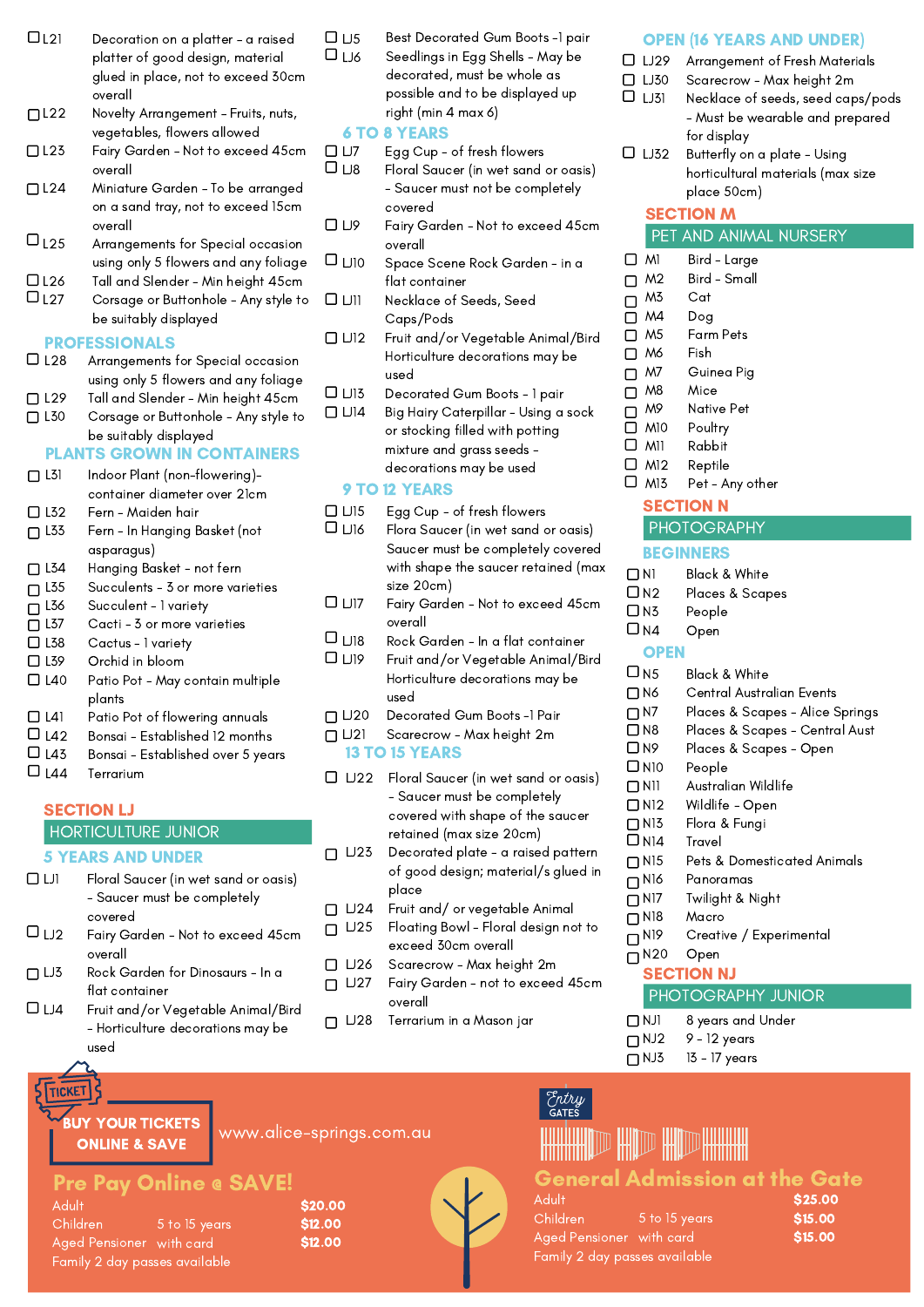## Cattle & Poultry EVENTS

#### PEN CLASSES - PEN OF 2 STEERS

 $\Box$  E34  $\square$  E35  $\square$  E36  $\Box$  E37 Pen of 2 Steers - showing only milk teeth Pen of 2 Steers - showing only 1 pair of permanent incisors Pen of 2 Steers - showing only 2 pairs of permanent incisors Pen of 2 Steers - Mature NT Bred Pen of 2 Steers - Any Breed

#### PEN CLASSES - FEEDLOT CATTLE NT Bred Pen of 2 Feedlot Cattle -

#### Any Breed

 $\square$  E38 Pen of 2 Feedlot heifers or steers -350kg to 420kg, milk tooth to 1 pair of permanent teeth

#### NT Bred Cow & Calf

E39 Cow and Calf

#### SECTION EJ

#### CATTLE JUNIOR

#### CHILDRENS CLASSES

- $\Box$  EJ1 Handler 10 years and under – hand reared led poddy calf – 12 months or under
- $\Box$  EJ2 Handler 11 – 18 years and under – hand reared led poddy calf – 12 months or under
- $\Box$  EJ3 Handler 12 years and under – presenting any one of the following led: cow/ calf/ steer/ bull/ heifer

 $\Box$  EJ4 Handler 13 to 18 years and under – presenting any of the following led: cow/ calf/ steer /bull/ heifer

 $\square$  EJ5 The Calf Classic – 12 years and under – poddy calf, handler presents their animal dressed up as a

> theme eg: Batman and Robbin, Princesses etc.

- □ EJ6 Junior Judging Competition - 12 years and under
- $\Box$  EJ7 Juvenile Judging Competition 13 years to 18 years

#### **SECTION P**

#### **POULTRY**

#### HEAVY BRED LARGE FOWL

 $D$  P1  $\Box$  P2  $\Box$  P<sub>3</sub>  $\Box$  P4  $\Box$  P5  $\Box$  P6  $D<sup>P7</sup>$  $\square$  P8  $\Box$  P9  $\Box$  P10  $\Box$  P12  $\Box$  P13  $\Box$  P14 Australian Langshan (Male) - ARC Australian Langshan (Female) - ARC Barnevelder (Male) - ARC Barnevelder (Female) - ARC Australorp (Male) Australorp (Female) Plymouth Rock (Male) Plymouth Rock (Female) Rhode Island Red (Male) Rhode Island Red (Female) Sussex (Male) Sussex (Female) Heavy Breed (Male) - AORV Heavy Breed (Female) - AORV

#### LIGHT BREED LARGE FOWL

- $\Box$  P15 Leghorn (Male) - ARC
- $\Box$  P16 Leghorn (Female) - ARC
- $\Box$  P17  $\Box$  P18 Silkie (Male) - Black/White Silkie (Female) - Black/White
- $\Pi$  P19 Silkie (Male) - AORC
- $\Box$  P20 Silkie (Female) - AORC
- $\Box$  P21 Light Breed (Male) - AORV
- $\Box$  P22 Light Freed (Female) - AORV

#### GAME BREED LARGE FOWL

- $\Box$  P23 Indian Game (Male)
- $\Box$  P24 Indian Game (Female)
- $\Box$ P25 Old English Game (Male) - ARC
- $\overline{\Box}$  P26 Old English Game (Female) - ARC
- $\Box$  P27 Game Breed (Male) - AORV
- □ P28 Game Breed (Female) - AORV

#### X BREED/UTILITY

- $\Box$  P29 Judges Favourite (Male)
- $\Box$  P30 Judges Favourite (Female)

#### WATERFOWL

- $\Box$  P31 Mallard (Drake) - ARC
- $\Gamma$ P32 Mallard (Duck) - ARC
- $\Box$  P<sub>33</sub> Indian Runner (Drake) - ARC
- $\square$  P34 Indian Runner (Duck) - ARC
- $\Box$  P35 Muscovy (Drake) - White
- □ P36 Muscovy (Duck) - White
- **□ P37** Muscovy (Drake) - AORC
- $\Gamma$ P38 Muscovy (Duck) - AORC
- $\Box$  P39 Duck (Drake) - AORV
- $\Box$  P40 Duck (Duck) - AORV
- $\Box$  P41 Geese (Gander) - ARC
- $\Box$  P42 Geese (Goose) - ARC

#### HARD FEATHER BANTAM

| □ Р43            | Indian Game (Male)                   |
|------------------|--------------------------------------|
| ∐ P44            | Indian Game (Female)                 |
| $\square$ P45    | Modern Game (Male) - ARC             |
| □ p46            | Modern Game (Female) - ARC           |
| □ P47            | Modern Game (Male) - ARC             |
| □ <sub>P48</sub> | Modern Game (Female) - ARC           |
| $\Box$ P49       | Old English Game (Male) - Black/Red, |
|                  | dark leg                             |
| ∩ P50            | Old English Game (Female) - Wheaten  |
| □ P51            | Old English Game (Male) - Black/Red  |
| ∩ P52            | Old English Game Wheaten Black Tail  |
| □ P53            | Old English Game (Male) – Blue Red   |
| $\Box$ P54       | Old English Game Wheaten Blue Tail   |
| □ P55            | Old English Game (Male) - Duckwing   |
| $\Box$ P56       | Old English Game (Female) - Duckwing |
| □ P57            | Old English Game (Male) - AORC       |
| ∩ P58            | Old English Game (Female) - AORC     |
| □ P59            | Hard Feather Bantam (Male) - AORV    |
| M P60            | Hard Feather Bantam (Female) - AORV  |
|                  |                                      |

#### SOFT FEATHER BANTAM

- $\Box$  P61 Australorp (Male) - ARC
- $\Box$  P62 Australorp (Female) - ARC
- $\Box$  P63 Frizzle (Male)
- $\Box$  P64 Frizzle (Female)
- □ P65 Australian Langshan (Male) - ARC
- $\Box$  P66 Australian Langshan (Female) - ARC
- $\Box$  P67 Leghorn (Male) - ARC
- $\square$  P68 Leghorn (Female) - ARC

 $\Box$  E4  $\Box$  E5  $\square$  E6 Bull - Under 18 Months Bull - 18 to 24 Months Bull - Mature  $\square$  E7  $\square$  E8  $\square$  E9 Bull - Under 18 Months Bull - 18 to 24 Months Bull - Mature **Droughtmaster**  $\square$  E10  $\square$  E11  $\Box$  E12 Bull - Under 18 Months Bull - 18 to 24 Months Bull - Mature Angus  $\Box$  E13  $\Box$  E14  $\Box$  E15 Bull - Under 18 Months Bull - 18 to 24 Months Bull - Mature Brahman  $\Box$  E16  $\square$  E17  $\Box$  E18 Bull - Under 18 Months Bull - 18 to 24 Months Bull - Mature Any Other Breed LED CLASSES - NT BRED BULL  $\Box$  E19  $\square$  E20  $\Box$  E21 Bull - Under 18 Months Bull - 18 to 24 Months Bull - Mature NT Bred - Any Breed LED CLASSES - FEMALE  $\square$ E22  $\square$  E23 Female - 12 to 24 Months Female - Mature Interstate Bred Female LED CLASSES - STEER  $\square$  E27  $\square$  E28 Steer - Showing only temporary Incisors Steer - Showing Permanent Incisors NT Bred Steer  $\Box$ E24  $\square$  E25  $\square$  E26 Female - Under 18 Months Female - 18 to 25 Months Female - Mature NT Bred Female PEN CLASSES - PEN OF 2 BULLS  $\Box$ E29  $\square$  E30 Pen of 2 Bulls - Under 18 months Pen of 2 Bulls - 18 months and over NT Bred Pen of 2 bulls - Any Breed  $\square$  E31  $\square$  E32 Pen of 2 Bulls - Under 18 months Pen of 2 Bulls - 18 months and over Interstate Bred Pen of 2 Bulls - Any Breed

SECTION E **CATTLE** 

LED CLASSES

Santa Gertrudis

Poll Hereford

Bull - Under 18 Months Bull - 18 to 24 Months

Bull - Mature

 $\Box$ E1  $\Box$ E2  $\square$  E3

#### PEN CLASSES - PEN OF 2 FEMALES  $\Box$  P11

- NT Bred Pen of 2 Any Breed
- $\square$  E33 Pen of 2 Females showing only temporary Incisors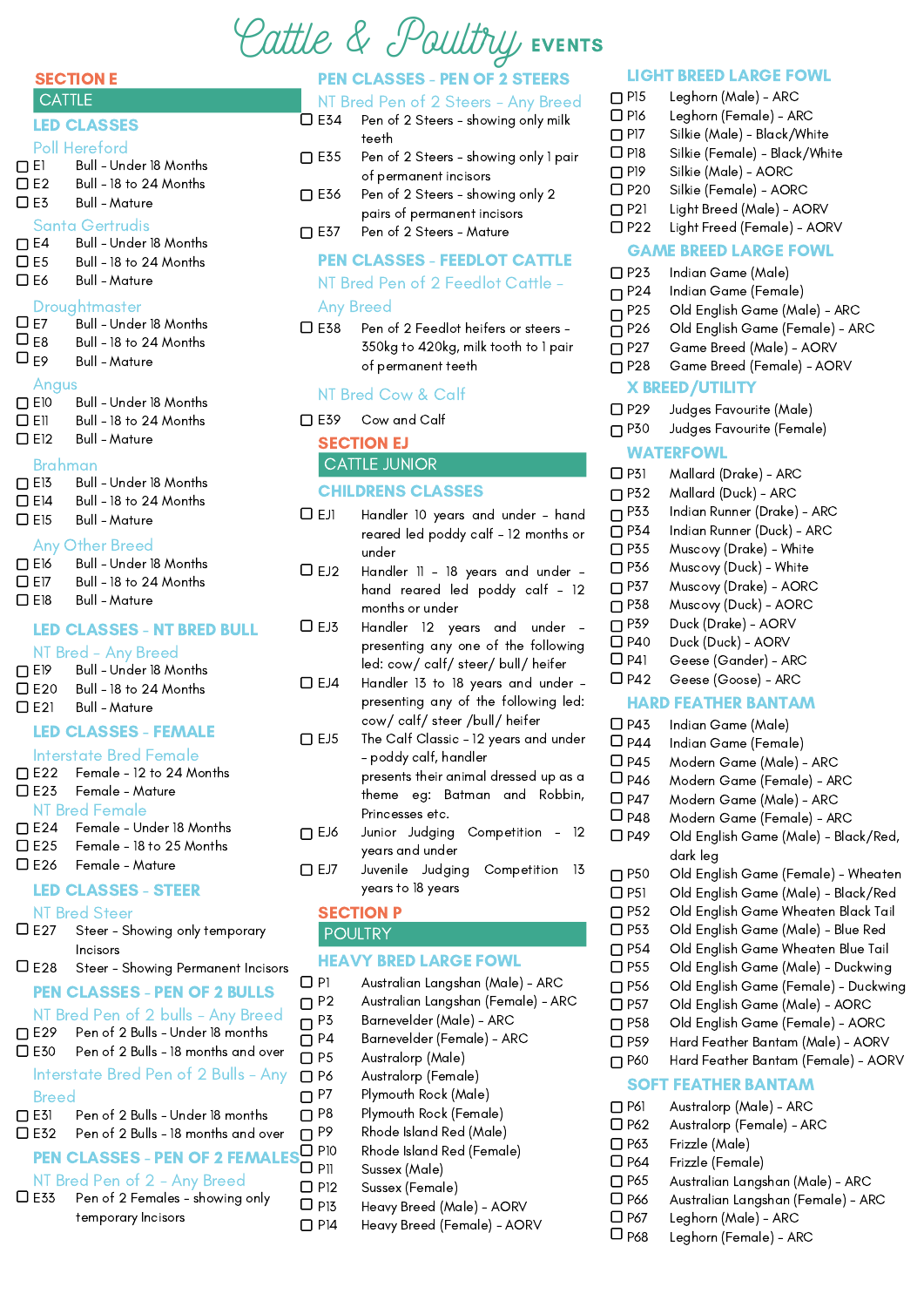- $\Box$ P69  $D_{P70}$  $\Box$ P71  $\Box_{P72}$  $DP73$  $\Box$ P74  $DP75$  $DP76$ Pekin (Male) - ARC Pekin (Female) - ARC Rhode Island Red (Male) - ARC Rhode Island Red (Female) - ARC Rosecomb (Male) - ARC Rosecomb (Female) - ARC Sebright (Male) - Gold Sebright (Female) - Gold
- 

#### SECTION K **HORSES**

#### **SECTION KDR** HORSES - DRESSAGE

|                | RESTRICTED COMPETITIONS               |
|----------------|---------------------------------------|
| □ KDR1         | Preparatory C (2013) - Junior         |
| $\square$ KDR2 | Preparatory C (2013) - Senior         |
| $\square$ KDR3 | Preparatory B (2013) - Junior         |
| $\square$ KDR4 | Preparatory B (2013) - Senior         |
| $\square$ KDR5 | Preliminary 1A (2019) - Junior        |
| $\square$ KDR6 | Preliminary 1A (2019) - Senior        |
| $\Box$ KDR7    | Preliminary 1B (2019) - Junior*       |
| $\square$ KDR8 | Preliminary 1B (2019) - Senior*       |
| $\square$ KDR9 | Novice 2A (2019) - Junior             |
| $\Box$ KDR10   | Novice 2A (2019) - Senior             |
| $\Box$ KDR11   | Novice 2B (2019) - Junior*            |
| $\Box$ KDR12   | Novice 2B (2019) - Senior *           |
|                | <b>OFFICIAL COMPETITION</b>           |
| $\Box$ KDR13   | Preliminary 1B (2019)                 |
|                | (Participation and Competitive) *     |
| $\Box$ KDR14   | Preliminary 1C (2019)                 |
|                | $(D$ articipation and $C$ ompotitival |

|                 | (Participation and Competitive) "  |
|-----------------|------------------------------------|
| $\Box$ KDR14    | Preliminary 1C (2019)              |
|                 | (Participation and Competitive)    |
| $\Box$ KDR15    | Novice 2B (2019)                   |
|                 | (Participation and Competitive) *  |
| $\square$ KDR16 | Novice 2C (2019)                   |
|                 | (Participation and Competitive)    |
| $\square$ KDR17 | Elementary 3B (2019)               |
|                 | (Competitive)                      |
| $\square$ KDR18 | Elementary 3C (2019) (Competitive) |
| $\square$ KDR19 | Medium 4B (2019) (Competitive)     |
| $\square$ KDR20 | Medium 4C (2019) (Competitive)     |

#### **SECTION KSJ**

HORSES - SHOWJUMPING

#### FRIDAY CLASSES

| m KSJ1          | Article 238.2.2 - 40cm - Junior      |
|-----------------|--------------------------------------|
| $\sqcap$ KSJ2   | Article 238.2.2 - 40cm - Senior      |
| $\sqcap$ KSJ3   | Article 238.2.2 - 50cm - Junior      |
| $\Box$ KSJ4     | Article 238.2.2- 50cm - Senior       |
| $\sqcap$ KSJ5   | Article 238.2.2 - 60cm Junior        |
| $\sqcap$ ksj6   | Article 238.2.2 - 60cm Senior        |
| $\Box$ KSJ7     | Article 238.2.2 - 70cm Open          |
| □ ksj8          | Article 238.2.2 - 80cm Open          |
| □ ksj9          | Article 238.2.2 - 90cm Open          |
| $\sqcap$ KSJ10  | Article 238.2.2 - 100cm Open         |
| $\sqcap$ KSJ11  | Article 238.2.2 - 110cm Open         |
| $\square$ KSJ12 | Article 262.3.2.1 - Starting at 60cm |
|                 | - Open                               |
| $\Box$ KSJ13    | Article 262.3.2.1 - Starting at 80cm |
|                 | - Open                               |

#### $\Box$  P77 Sebright (Male) - Silver

- $\Box$  P78 Sebright (Female) - Silver
- □ P79 Sussex (Male)
- $\square$  P80 Sussex (Female)
- $\Box$  P81 Wyandotte (Male) - ARC
- $\Box$  P82 Wyandotte (Female) - ARC
- □ P83  $\Box$  P84 Soft Feather Bantam (Male) - AORV
	- Soft Feather Bantam (Female) AORV

## lestrian Events

#### SATURDAY CLASSES OPEN

- Article 274.1.5.2 40cm Open Article 274.1.5.2 - 60cm - Open Article 274.1.5.2 - 75cm - Open  $\Box$  KSJ14  $\Box$  KSJ15  $\Box$  KSJ16
- Article 274.1.5.2 90cm Open  $\Box$  KSJ17
- Article 274.1.5.2 100cm Open  $\Box$  KSJ18
- Article 274.1.5.2 110cm Open - Progressive Round  $\square$  KSJ19
	-
	- Mare Not exceeding 15hh Mare - Over 15hh Gelding - Not exceeding 15hh Gelding - Over 15hh Colour and Dilute Breeds - any
- height Racing Breeds - any height □ KLD6

Showjumping participants need to pay \$20.00 per rider towards set up staff.

#### SPECIAL CLASSES

| $\Box$ P85       | Turkey (Gobbler) - AORC |
|------------------|-------------------------|
| $\square$ P86    | Turkey (Female) – AORC  |
|                  | <b>BREEDING PARIS</b>   |
| — <sub>— —</sub> |                         |

| LPP87      | Bantam - Any variety     |
|------------|--------------------------|
| $\Box$ P88 | Large Fowl - Any variety |
| $\Box$ P89 | Water Fowl - Any variety |

#### **SECTION KRR**

| $HORSES$ - RIDER   |                                        |  |  |  |
|--------------------|----------------------------------------|--|--|--|
| $\Box$ KRR1        | Smartest on Parade (18 years & over)   |  |  |  |
| $\Box$ KRR2        | Novice Senior Rider (18 years & over)  |  |  |  |
| $\Box$ KRR3        | Open Senior Rider (18 years & over)    |  |  |  |
| $\Box$ KRR4        | Smartest on Parade (17 year & under)   |  |  |  |
| $\Box$ KRR5        | Novice Junior Rider (17 years & under) |  |  |  |
| $\Box$ KRR6        | Open Junior Rider (17 years & under)   |  |  |  |
| <b>SECTION KHK</b> |                                        |  |  |  |

#### HORSES - HACK

| $\Box$ KHK1     | Novice Hack, Not Exceeding 15hh |
|-----------------|---------------------------------|
| $\Box$ кнк $_2$ | Open Hack, Not Exceeding 15hh   |
| $\Box$ KHK3     | Novice Hack, over 15hh          |
| $\Box$ кнк4     | Open Hack, over 15hh            |
| $\Box$ KHK5     | Ladies Hack, any height         |
| ⊐ кнк6          | Pleasure Hack, any height       |
|                 |                                 |



## Equestrian EVENT TIMETABLE

| <b>EVENT</b>                              | <b>DATE AND TIME</b>                                                        |
|-------------------------------------------|-----------------------------------------------------------------------------|
| <b>DRESSAGE</b><br><b>SHOW JUMPING</b>    | 30th June, 9am<br>30th June, 12:30pm<br>1st July, 12:30pm<br>2nd July, 10am |
| <b>LED</b><br><b>RIDER</b><br><b>HACK</b> | 1st July<br>1st July, following Led<br>2nd July, 9am                        |

| $\Box$ KSJ20        | Article 238.2.3 -  |  |
|---------------------|--------------------|--|
|                     | starting at 70cm   |  |
|                     | <b>SECTION KLD</b> |  |
| <b>HORSES - LED</b> |                    |  |

- $\square$  KLD1  $\square$ KLD2  $\square$  KLD3  $\square$  KLD4  $\Box$  KLD5
	- se Type any height

## REMINDER

See Steward to make payment

| $\square$ KLD7 | <b>Stock Hors</b> |
|----------------|-------------------|
|                |                   |